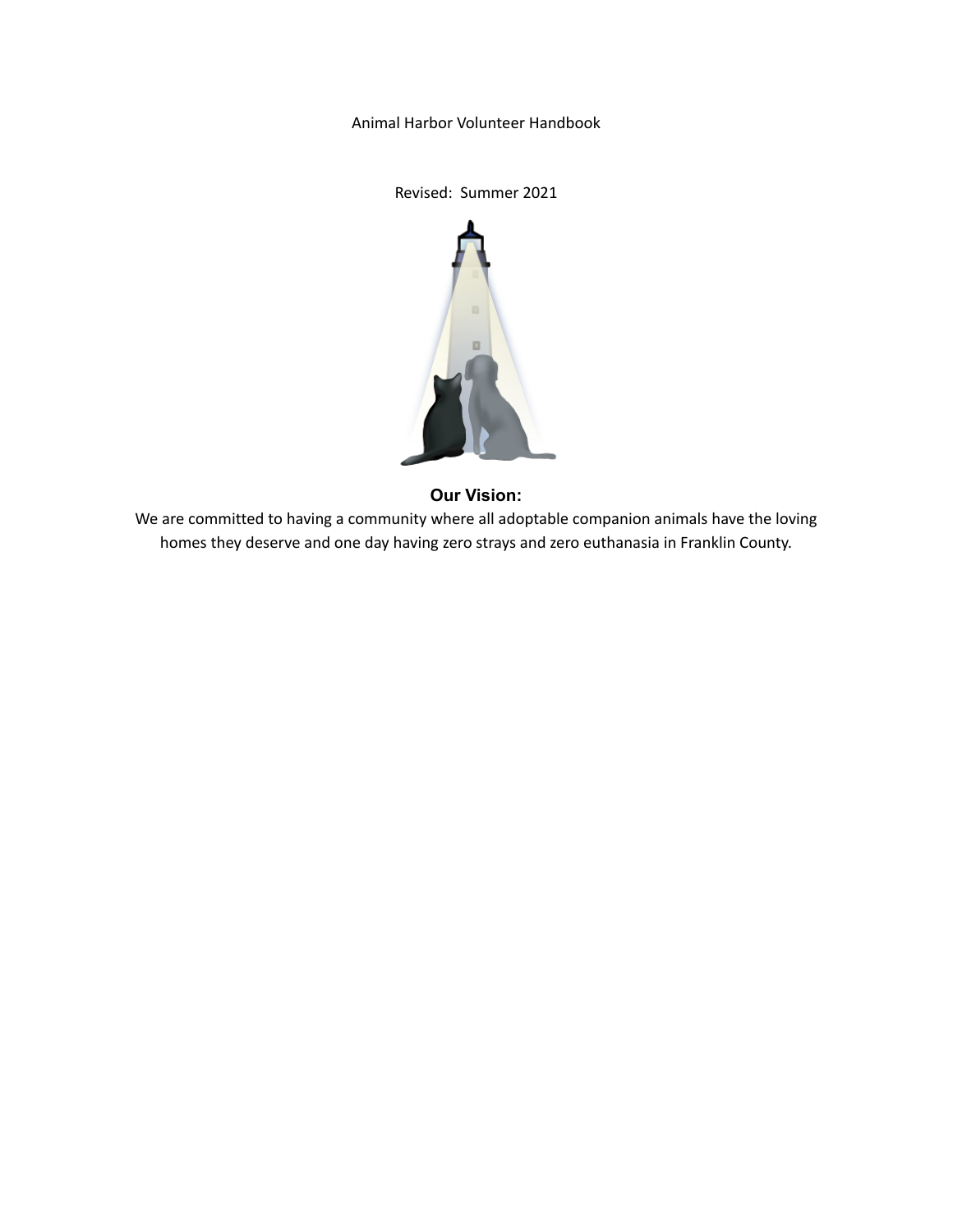# Table of Contents

Mission/Vision

Volunteer Opportunities with Animal Harbor

Volunteer Guidelines

Shelter Information

Volunteer Application and Agreement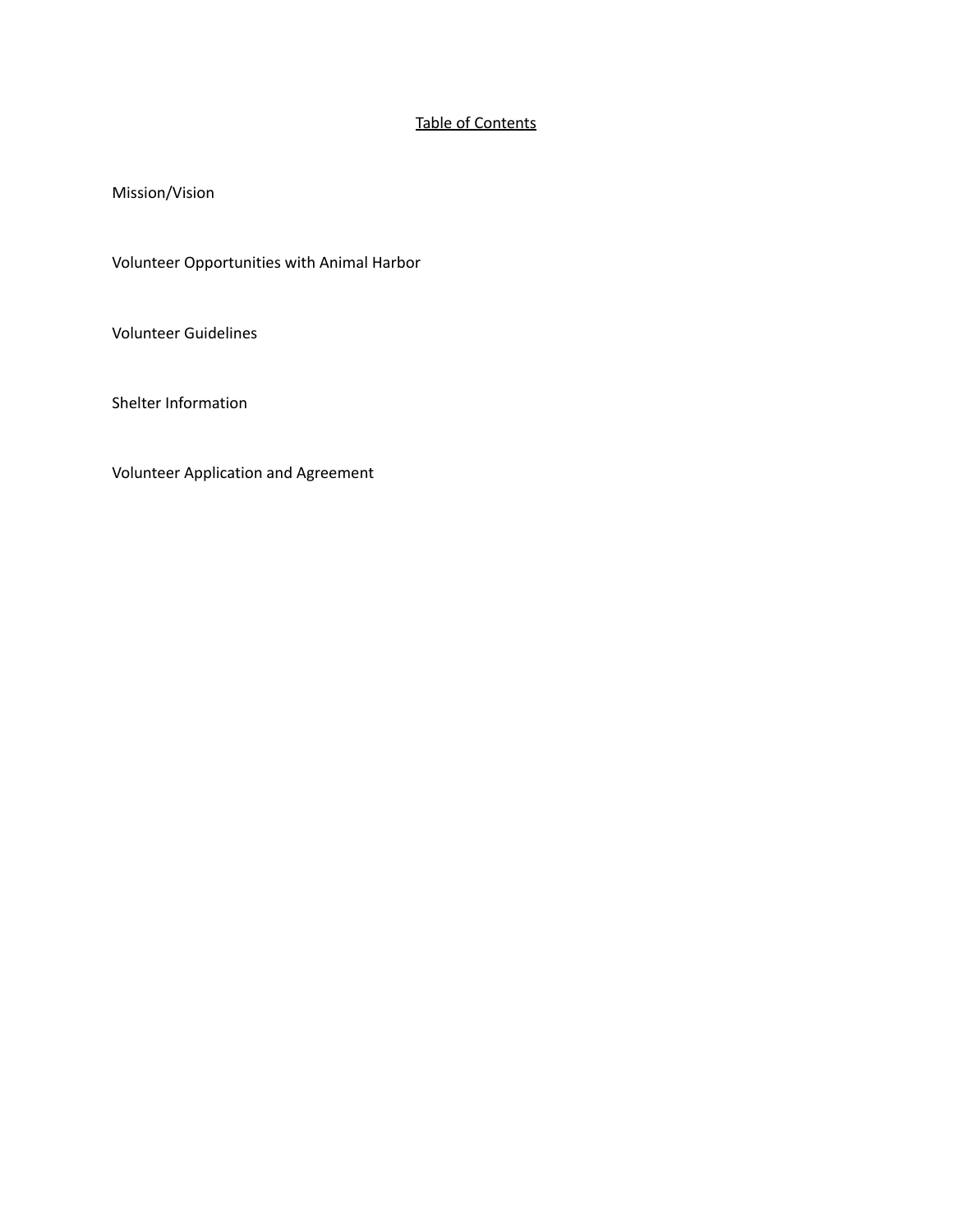#### Introduction to Animal Harbor

Welcome to Animal Harbor!

Animal Harbor (AH) first opened its doors in February 2003. It was the first animal shelter in Franklin County. Since that time, we have placed over 5000 cats and dogs in forever homes. Animal Harbor is a private, non-profit 501(c) (3) organization. It is funded by individual contributors, donor programs and grants which help provide medical care, spay/neuter services and loving attention for cats and dogs until they can be adopted or transported to a partnering rescue.

We receive no tax money from Franklin County or other government sources. We do work closely with Franklin County Animal Control to rescue and care for as many animals as possible.

# **Animal Harbor Mission Statement-**

Save Lives. Promote Animal Welfare. Support Community.

Slogan- Saving lives, four paws at a time

# **Animal Harbor's Values Statement**

# **Act with Integrity**

We are honest, transparent, and committed to sharing our successes and failures internally and externally. We are open minded, flexible and hold each other accountable, encouraging our team and community to always do the right thing, acting in an ethical way setting high standards and displaying professionalism.

# **Build Relationships and Community**

We strive to connect and build lasting relationships and trust with adopters, supporters, donors, volunteers, and our teammates to drive success and build a "harbor family". Once you engage and support us, we consider you a part of our family. We champion the growth mindset, and know that working together for the betterment of the community at large is top priority and a winning mindset. We believe anything is possible when we work hard, stay focused, and act in service to others.

# **Determined to Make a Difference in One Life Every Day**

We constantly and consistently push ourselves towards operational excellence which includes saving lives and helping others. Influencing our daily actions is compassion, passion, and determination to make a positive, lasting impression on lives (animal and human).

# **Focus on the Outcome**

We believe small acts of kindness and perseverance add up. When one is focused on the outcome, they don't do something a certain way because "this is how we've always done it". True change and success requires us to get out of our comfort zones, act in bravery, problem solve through innovation, think fear free, and learn through trial and error.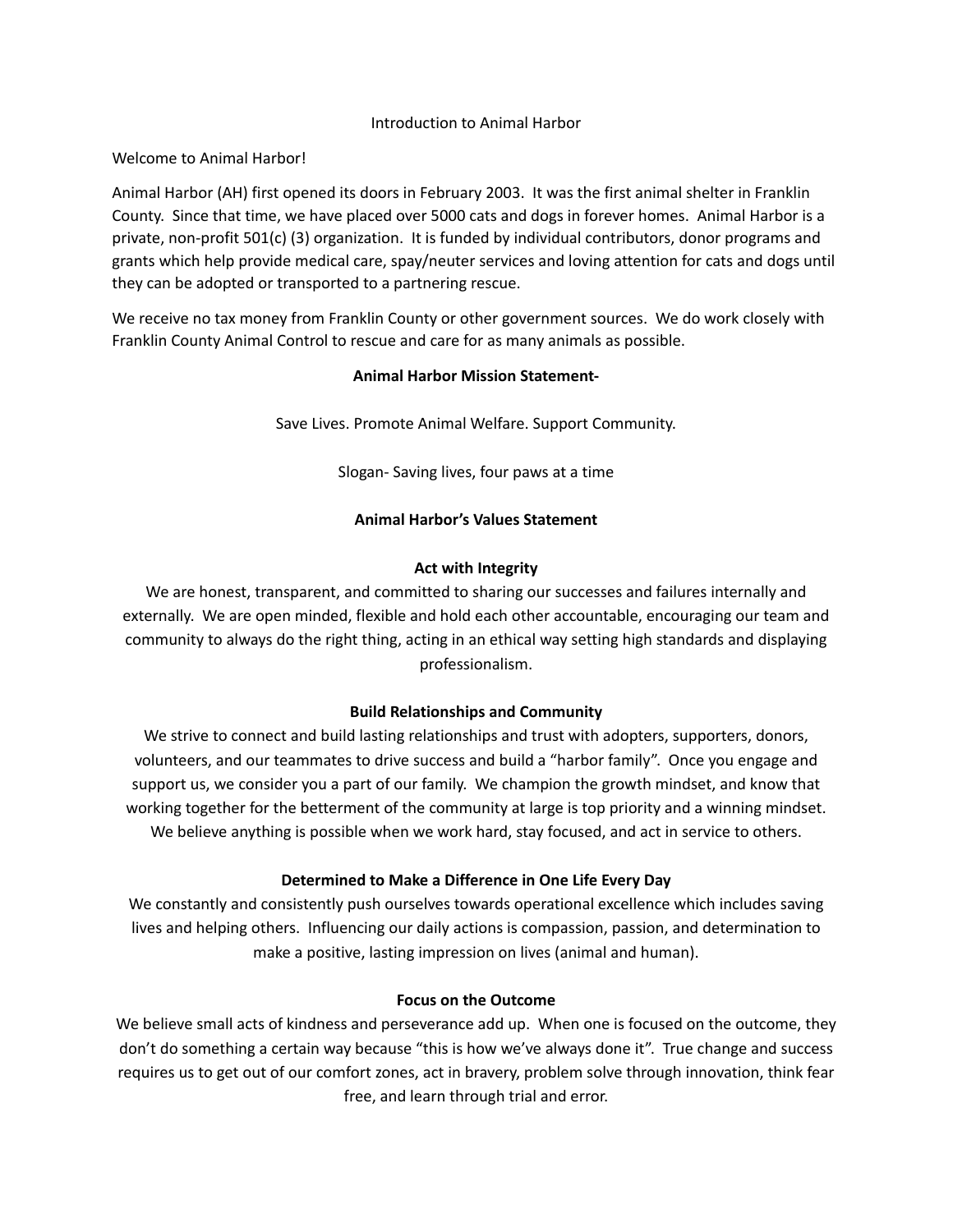This is what we do:

Provide health care and temporary shelter to homeless companion animals

Find new, loving homes for these pets

Reduce pet overpopulation by promoting and assisting in spaying and neutering

Educate the community about animal welfare

Support the animal welfare community, especially our local animal control shelter

#### Organization

Animal Harbor is governed by a Board of Directors who oversee the governance and financial soundness of the organization. The board has 7 members who all volunteer their time to ensure that Animal Harbor has the financial security to be able to meet its mission objectives. The Board consists of a President, Vice President, Secretary and Treasurer along with 3 Directors of the organization. The Executive Director works alongside the Board of Directors and the shelter staff to assure that the organization is meeting its mission objectives.

The day-to-day management of the shelter is overseen by the Shelter Manager, with additional assistance from the In-take/Wellness Coordinator, the Outcome/Adoption Coordinator, and the Kennel Technicians.

Volunteers like you, make up the bulk of our personnel. Volunteers are needed both in the shelter and out in the community. Without volunteers, Animal harbor could not serve the animals of Franklin County with the love and attention that they deserve. Animal Harbor has three main categories of volunteers:

Shelter Volunteers

Event Volunteers

Youth Volunteers

Welcome to Animal Harbor! We are proud to have you join our team of volunteers. This handbook is for your benefit. We hope you will ask questions during your time with us. We believe all questions are important, so please do not hesitate to ask.

Your volunteer service will benefit our animals and the community in many ways. You'll be a part of our mission to find great homes for great pets. It is incredibly rewarding to see an animal you've worked with and loved find their forever home. The volunteer opportunities are many, and we know you can find something at Animal Harbor that will suit your talents.

Volunteers are a vital and valuable component of the Animal Harbor mission. As such, volunteers are expected to be familiar with and adhere to our policies and procedures for volunteers. Please read this manual carefully and ask management or the volunteer coordinator if you have any questions.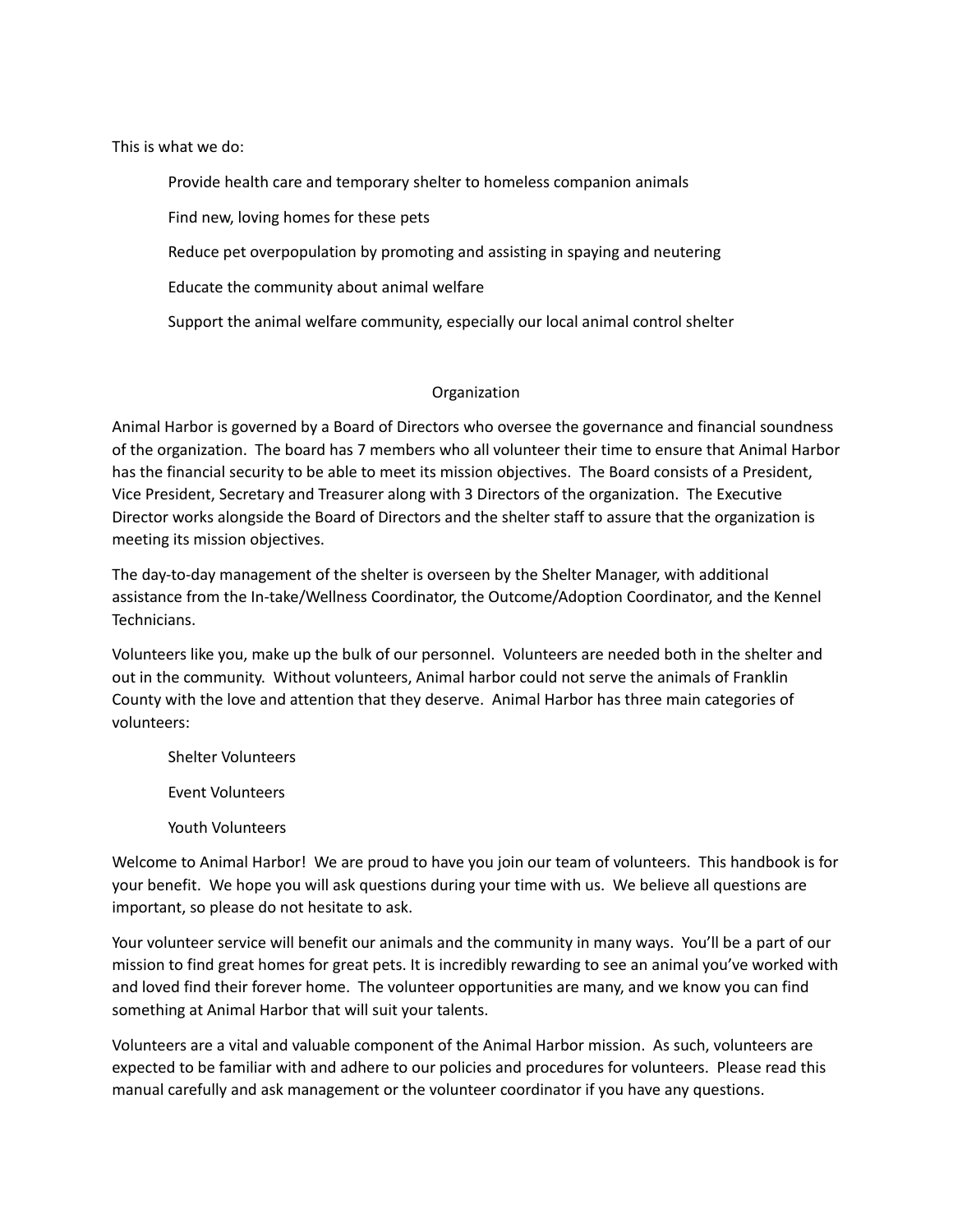#### The Basics

1. Animal Harbor is a limited intake, no kill, animal shelter. This means that we don't euthanize animals to make space for new ones. Our shelter has the capacity to comfortably house about 40 cats and 25 dogs. By utilizing our amazing foster homes, we are able to accommodate even more pets.

2. Because of the unfortunate and vast overpopulation problem, Animal Harbor has a *Waiting List*. This is a list of animals that are waiting for admittance into our facility so that they can be rehomed. While it is difficult to not take in every animal in need, we would have to resort to euthanizing current animals to make room for new ones, if all animals were automatically accepted. This is why our relationship with Franklin County Animal Control is so important.

3. Many of our pets must go through a 2-week quarantine period before going to our adoptable housing. This is to ensure that they don't spread illnesses to our healthy animals. This is the reason that you may see an empty cage, even when we are full. That cage isn't empty, it's waiting for an animal in quarantine. While in quarantine, all dogs are tested for heartworm and all cats are tested for FIV/FeLV. All animals are checked/tested for other contagious illnesses so that all shelter animals remain as healthy as possible.

4. Before being adopted, all animals at Animal Harbor are brought up to date on their immunizations, microchipped, spayed/neutered and dewormed. In attrition, all new pet parents get a free wellness visit at one of our affiliated veterinary clinics. This health care for one animal could cost an owner at least \$500. Our adoption fee is \$110, so our pets are quite the value.

Contact Information: (current as of 9/1/21) Executive Director- Emily Holland, [executivedirector@animalharbor.org](mailto:executivedirector@animalharbor.org) Shelter Manager- Rosanna Ohlsson, [sheltermanagerah@animalharbor.org](mailto:sheltermanagerah@animalharbor.org) Wellness/Intake Coordinator- Whitnie Hill, [wellnesscoordinator@animalharbor.org](mailto:wellnesscoordinator@animalharbor.org) Outcome Coordinator- Jessica Brown, [adoptioncoordinator@animalharbor.org](mailto:adoptioncoordinator@animalharbor.org) Dog Trainer- Krystina Broda Lead Kennel Technician/Outcome Assistant (Dogs)- Mia Sanson Lead Kennel Technician (Cats)- Kaylee Thronberry Kennel Technician (Dogs)- Erin Winton Kennel Technician (Cats)- Miranda Neal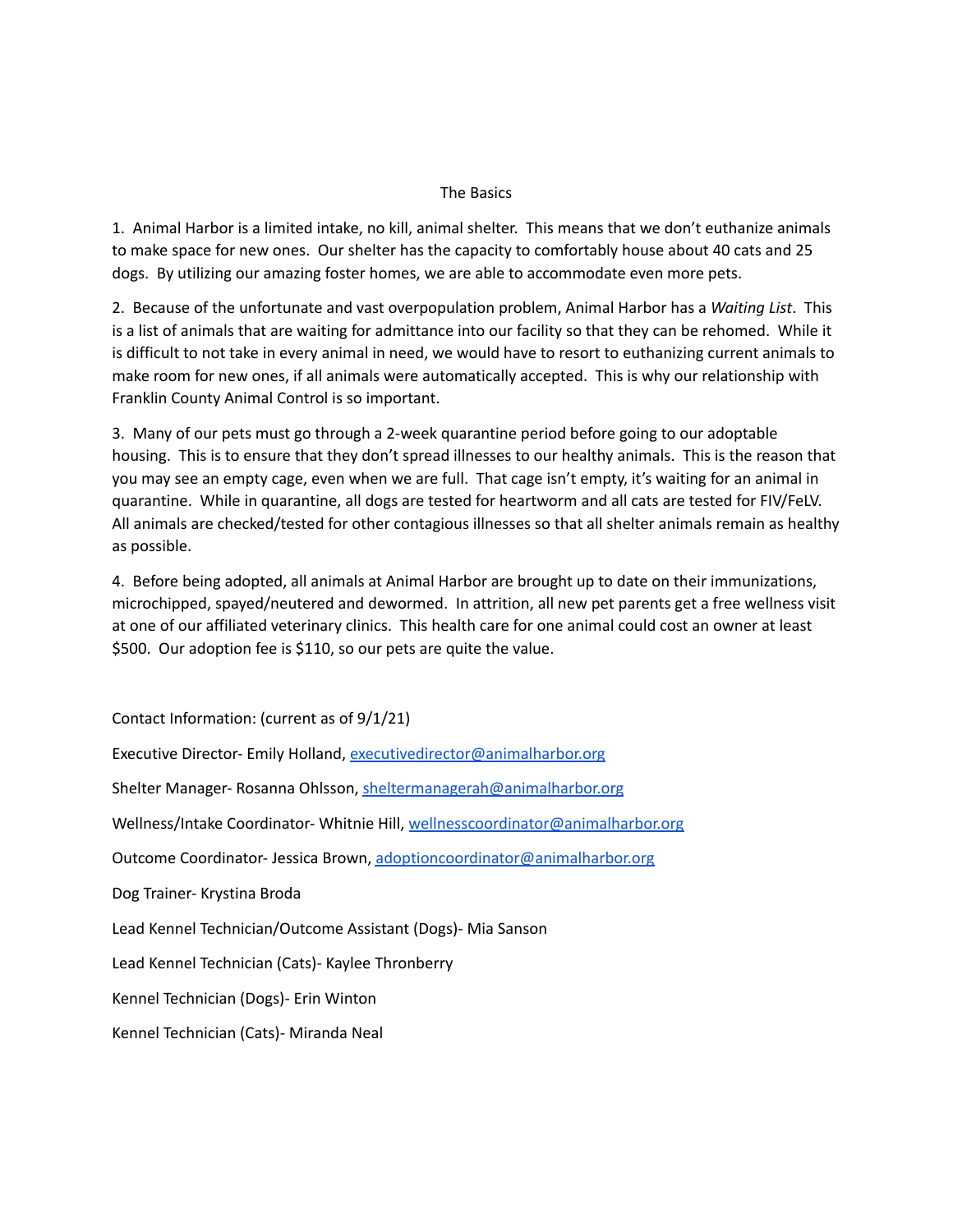| <b>Board of Directors:</b>                          |                |                         |
|-----------------------------------------------------|----------------|-------------------------|
| Gail Castle, President                              |                |                         |
| Cecelia Brodioi, Vice President                     |                |                         |
| Susan Rupert, Secretary                             |                |                         |
| Phyllis Larson, Treasurer                           |                |                         |
| Susan Walton, Director (Trustee/Building Committee) |                |                         |
| Cindy Janke, Director                               |                |                         |
| David Janke, Director                               |                |                         |
|                                                     |                |                         |
| Shelter Address:                                    |                |                         |
| 56 Nor-Nan Road                                     | Winchester, TN | 37398                   |
| <b>Mailing Address:</b>                             |                |                         |
| P.O. Box 187                                        | Winchester, TN | 37398                   |
|                                                     |                | <b>Operating Hours:</b> |

We Clean: Sunday through Friday, 8 AM to Noon; Saturday, 7 AM – 10 AM and 3 PM – 5 PM

We are open to the Public by APPOINTMENT ONLY. Call the shelter, (931) 962-4472 to schedule an appointment.

Social Media

- Website: www.animalharbor.org
- Instagram: animalharborFC
- You Tube: Animal Harbor Winchester Tennessee
- Facebook: Animal Harbor
- TikTok: animalharborfc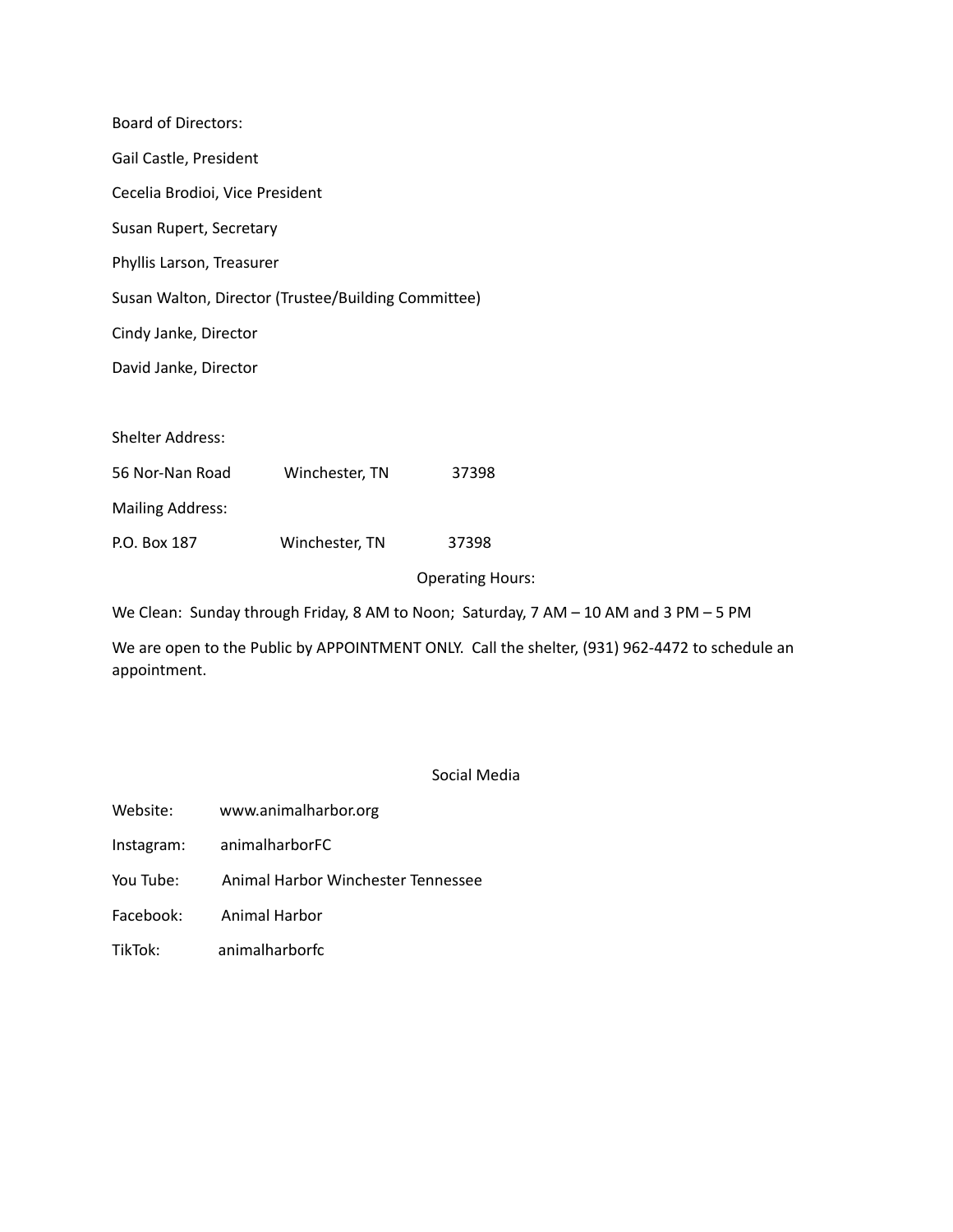#### **Volunteer Opportunities**

Animal Harbor has many types of volunteer opportunities available. Our volunteers are generally in one of three categories:

**Shelter Volunteers**: These are persons who wish to volunteer at the shelter on either a long-term or short-term basis. There are many needs to be filled at the shelter, and duties can include socializing dogs and cats, cleaning animal living areas, cleaning general public areas, administrative work and outdoor maintenance. Needs can vary from day-to-day and week-to-week.

**Event Volunteers**: These are persons who wish to support Animal Harbor out in the community by offering their time and talent during our community events which include the Golf Outing, Chili Supper, Bone Drop, Benefit Concert, and the Fall Fund Drive. There are often other opportunities during the year for volunteers.

**Youth Volunteers**: These are school-age volunteers who generally need a limited number of service hours. These youth can include high school students who need hours for the Tennessee Promise scholarship, Scouts needing service hours for merit badges or rank advancement, or church youth group members.

To become a volunteer, please call the shelter, or email the Volunteer Coordinator [\(volunteercoordinator@animalharbor.org\)](mailto:volunteercoordinator@animalharbor.org). You may also stop by an Animal Harbor booth at a community event and ask about volunteer opportunities. You will be contacted by our Volunteer Coordinator to discuss the many opportunities available to you and you will be guided into the best fitting opportunity for you at Animal Harbor.

# **What We Ask Of Our Volunteers**

Take your volunteer commitment seriously. The animals and other volunteers and staff are counting on you.

Commit to volunteer on a regular basis if you are able

Ask a staff member for assistance with anything you are not sure of the absolute correct answer

Conduct yourself in a manner that makes us proud to call you one of our volunteers

**Positive**. It's been proven over and over that people want to support a winning cause, not one that's struggling. We want to present all of our achievements and assets and show the public that we are a winning cause.

**Up-Lifting**. We run off donations, and our orphaned animals can't afford for us to make enemies, so do not speak ill of ANY person or business in the community while acting as an AH volunteer.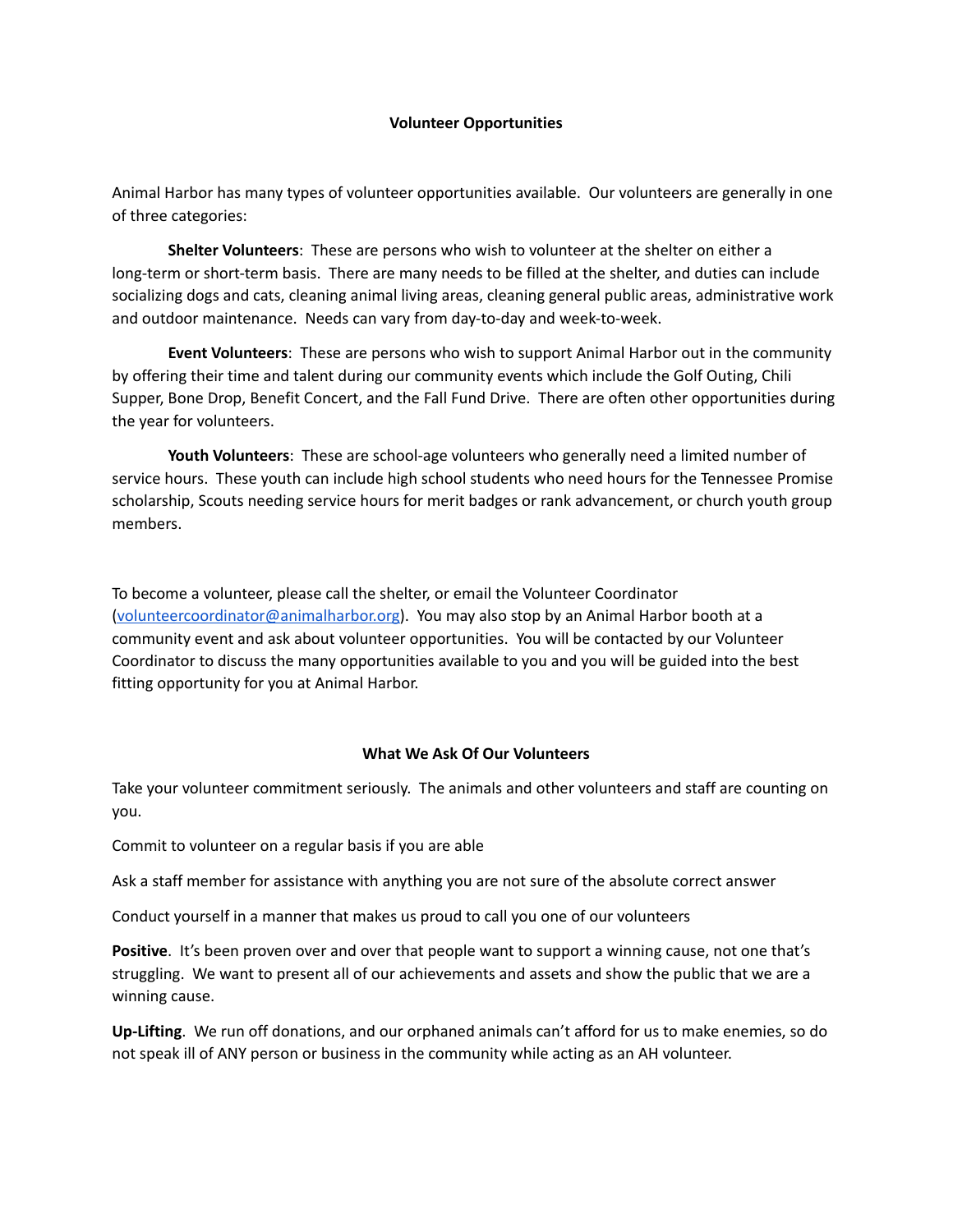**Honest**. While acting as an AH volunteer, make sure you only give information that you know is 100% correct. If you are ever uncertain, ASK! It's important to NOT give advice on things you aren't an expert in, and to make it really clear that you are not a professional. People trust that because we are an animal organization we know exactly what we are saying about animals, and may take any advice and run with it. So what if that advice is wrong?

**Co-Operative**. Always speak respectfully of any and all animal organizations in our community. If they are working to save animals, then we are working towards the same goals. This is one reason that Animal Harbor is called a "Limited Intake" shelter, rather than a "No-Kill" shelter. We do not want to contribute to the idea that "Open Intake" shelters are animal killers.

**Adhere to all Shelter Policies and Protocols.** You will be equipped with the adoption protocol. Under no circumstances will you be allowed to adopt an animal as a volunteer. If you think someone would be interested in one of our pets, they must go through the adoption coordinator. Many times, the animal in question will not be available for adoption, so please communicate with staff on proper communication with others regarding adoption or fostering.

Social Media Policy- Volunteers are not allowed to post Animal Harbor animals to their personal FB pages. Animal Harbor volunteers may make suggestions for posts and provide material to our social media manager (Emily Holland) to post on the Animal Harbor page. Once a post is published by Animal Harbor, volunteers can then share the post.

Shelter Animal Confidentiality in Relation to Social Media-

In a strong, concerted effort to secure information pertinent to Animal Harbor and animals in Animal Harbor's care, all Animal Harbor volunteers must remain silent in regards to missing animal posts including animals that you think may be in Animal Harbor or Animal Control's possession that you may see on social media channels. Volunteers may reach out to the appointed manager to voice their concerns, but they may not reach out to the said owner/s directly. The manager will then follow the proper channels and make all final decisions in regards to said animal. The guidelines are here to protect volunteers and animals, not to harm or restrict volunteers.

**Kind**. When someone comes in, no matter the reason for their visit, you should always be friendly, helpful, and courteous.

**Professional**. By keeping a professional appearance and demeanor, you encourage people to adopt our pets and support our organization with donations and recommendations. Volunteers are asked to convey a professional public image. Overall appearance should be clean and neat. Apparel attracting undue negative attention is not acceptable. Volunteers must wear a volunteer t-shirt or name tag at all off-site events.

# Unprofessional Behavior/Reasons for Dismissal

Acting immaturely. This includes making an overly exaggerated fuss over a mess, being disrespectful, not following directions, being disruptive, yelling, running and foul language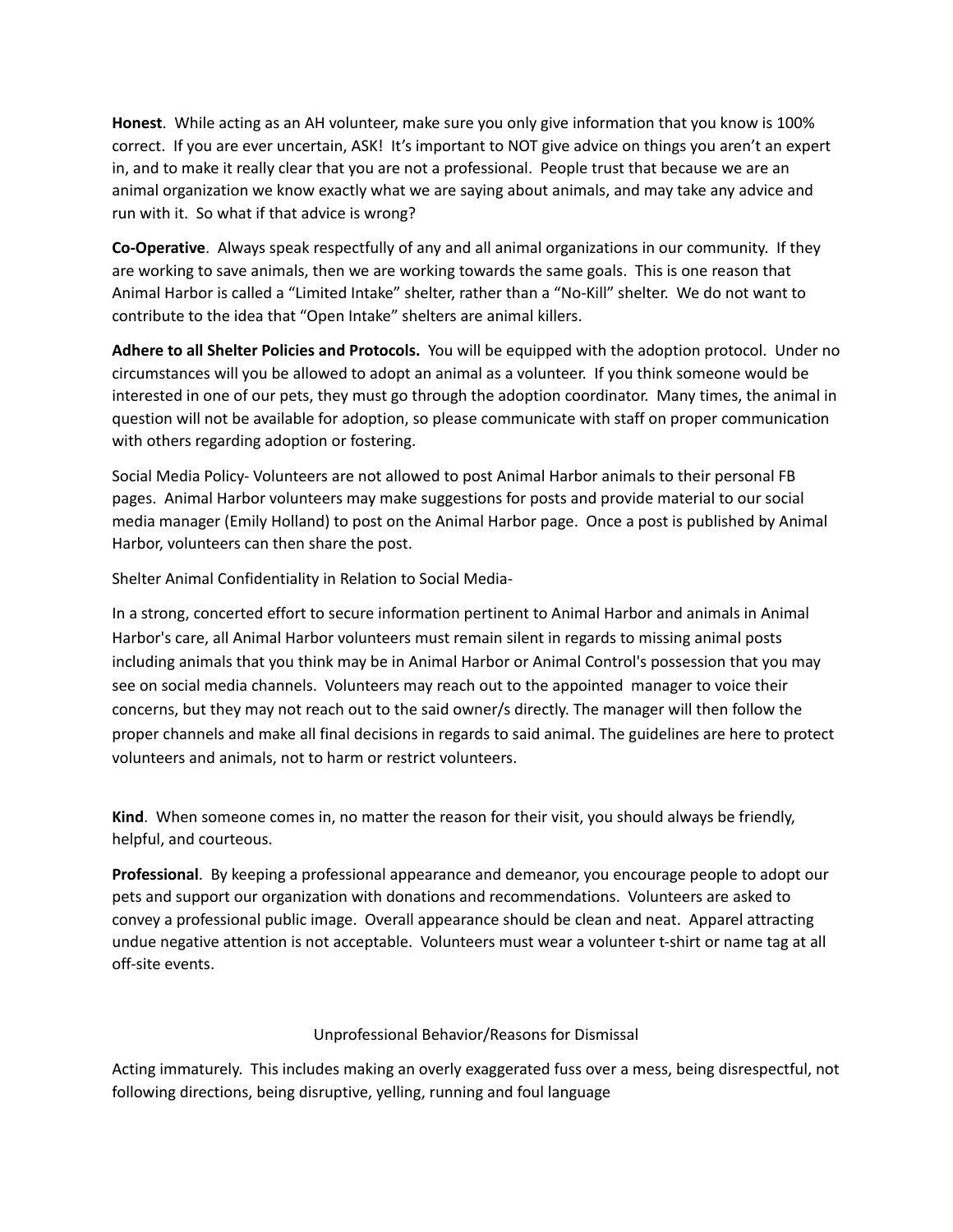Overly personal/gory/crude/offensive/explicit stories or jokes

Arguing with, speaking poorly of or insulting staff/clients/volunteers, etc.

Lying. Honesty is very important as an Animal Harbor volunteer. Any volunteers found being dishonest in any capacity will be dismissed.

Disagreeing with or interrupting Animal Harbor staff members in front of clients.

Smoking on the Animal Harbor campus. Animal Harbor is a smoke-free campus and therefore smoking is not allowed on any part of the grounds or building. Consumption of alcohol and use of illegal drugs is also prohibited.

Failure to adhere to the guidelines, policies, social media policies, and procedures of Animal Harbor.

The use, sale, possession, or transfer of a controlled substance or alcohol on Animal Harbor premise or at an Animal Harbor event.

The abuse of any animal.

**Accidents and injuries**: Any accident or injury occurring while you are volunteering must be reported to Animal Harbor staff immediately. Bites resulting in broken skin are considered an injury and must be reported immediately. The on-duty supervisor will make the decision if medical care is required. Concealing an injury is grounds for dismissal from the volunteer program. It is strongly recommended that all volunteers have an up-to-date tetanus immunization, especially if working with our animals.

**Personal Property**: Animal Harbor is not responsible for the loss, theft, or damage of personal items. Volunteers are advised to not bring excessive amounts of cash or valuables with them while working on-site or at Animal Harbor events.

#### What You Get In Return

1. Licks, Love and Tail Wags

2. An opportunity to work in a growing and well-respected animal shelter that helps the community as well as the animals

3. Education about animals through direct volunteer work and a variety of educational opportunities.

4. Experience in a variety of volunteer opportunities, with the chance to explore other volunteer opportunities and the chance to develop new skills and polish up old ones.

- 5. Support and feedback from a professional staff
- 6. A chance to meet others who share your interests
- 7. The opportunity to help save and improve the lives of Franklin County animals.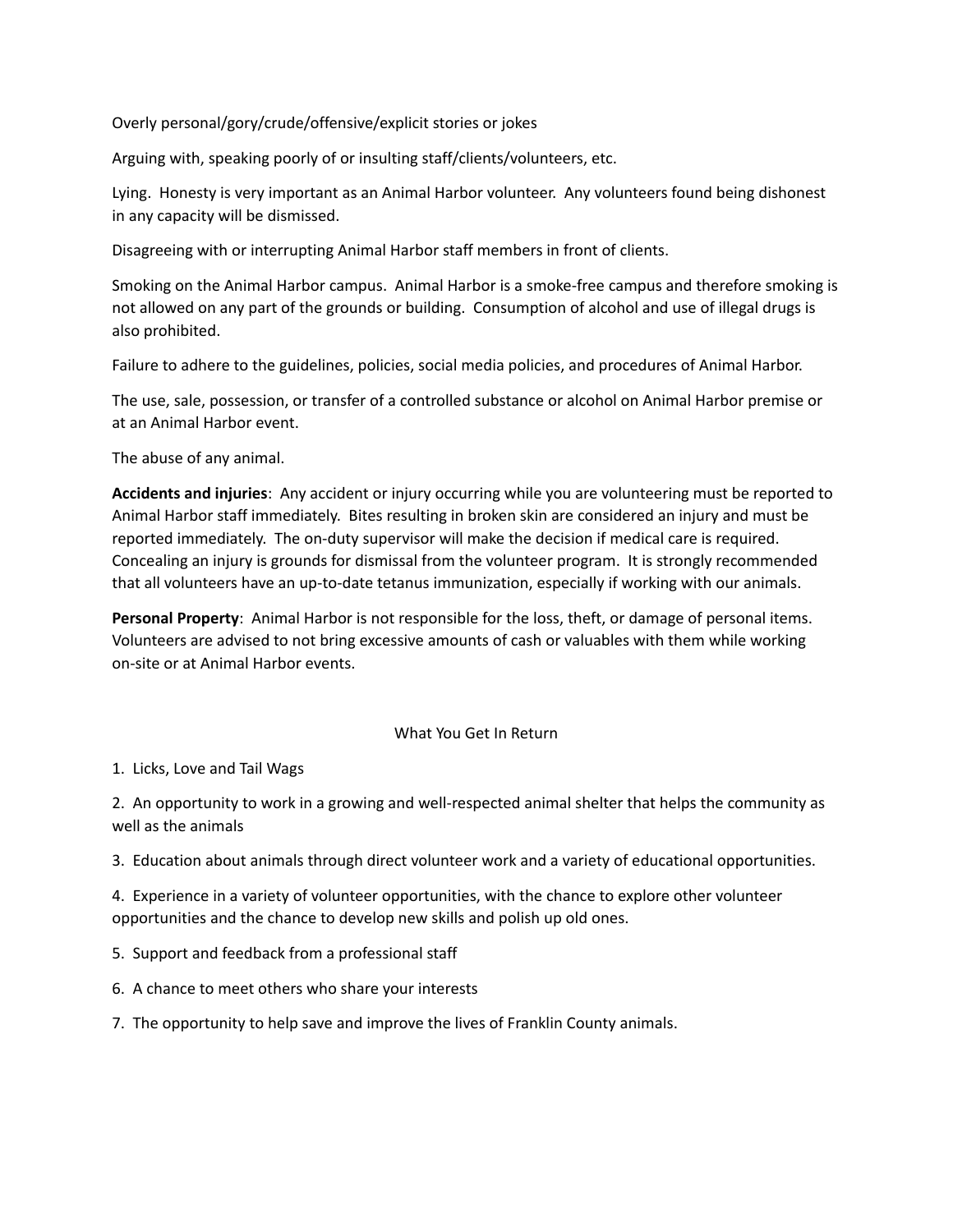#### Disease Control

When you are here at Animal Harbor, it is absolutely essential that you follow our rules for which pets to touch and which not to touch, and in which order to touch them in. Before interacting with any animal, please ask the staff which animals are safe to touch and handle. Animals can die because of people's mistakes.

**Hand washing**: You must wash your hands often, preferably between each animal that you pet (dogs) or room that you are in (cats). To properly wash hands, wet them with warm water, lather away from the water for 20 seconds (sing the ABC song), rinse well, including between your fingers. Keep hands down so run-off water does not contaminate your arms. Dry hands and wrists with a paper towel. The hand sanitizer gel is OK as long as you have not been handling sick animals.

**Zoonotic Illness**: A zoonotic illness is a contagious animal disease that can be transferred between animals and humans. Some examples include ringworm, giardia, and cat-scratch disease. Because of this, it is important that you wash your hands and change your clothes when you get home from the shelter. Also, avoid touching your hands to your eyes or mouth while interacting with the dogs and cats.

**Don't Take It Home**: If you have pets at home, you must be especially careful that you are not taking germs home on your body or clothing. Most of our pets are healthy, most of the time, but occasionally, we will have a disease outbreak. If this happens, our pets at home will be safe if we regularly shower and change clothes upon returning from the shelter.

# Please be aware of and follow the guidelines stated above to insure the safety and health of you, your **family and your pets.**

Volunteer Tasks/Job List

#### **Event Volunteers:**

# **Yearly Fundraising Events-**

Chili Supper, Golf "Fore" Paws, Bone Drop, Lee Gibson Band Benefit Concert, Winchester City Road Block, Fall Fund Drive

#### **Yearly Virtual Fundraising Events-**

The Big Payback, Clear the Shelters Fund Drive, Giving Tuesday

You may also have ample opportunities to participate in "pop up" events such as festivals, public outreach events, concerts, Fourth of July in Sewanee, parades, The Wriggle, First Fridays, etc.

Event volunteers will be scheduled by the Volunteer Coordinator, and they will communicate and collaborate with the Executive Director or Shelter Manager who will assign them tasks for event preparation and/or the day of the event.

These tasks include, but are not limited to: printing brochures, printing information packets, loading vehicles with tables and chairs, booth set up, selling tickets and Tshirts, running errands in preparation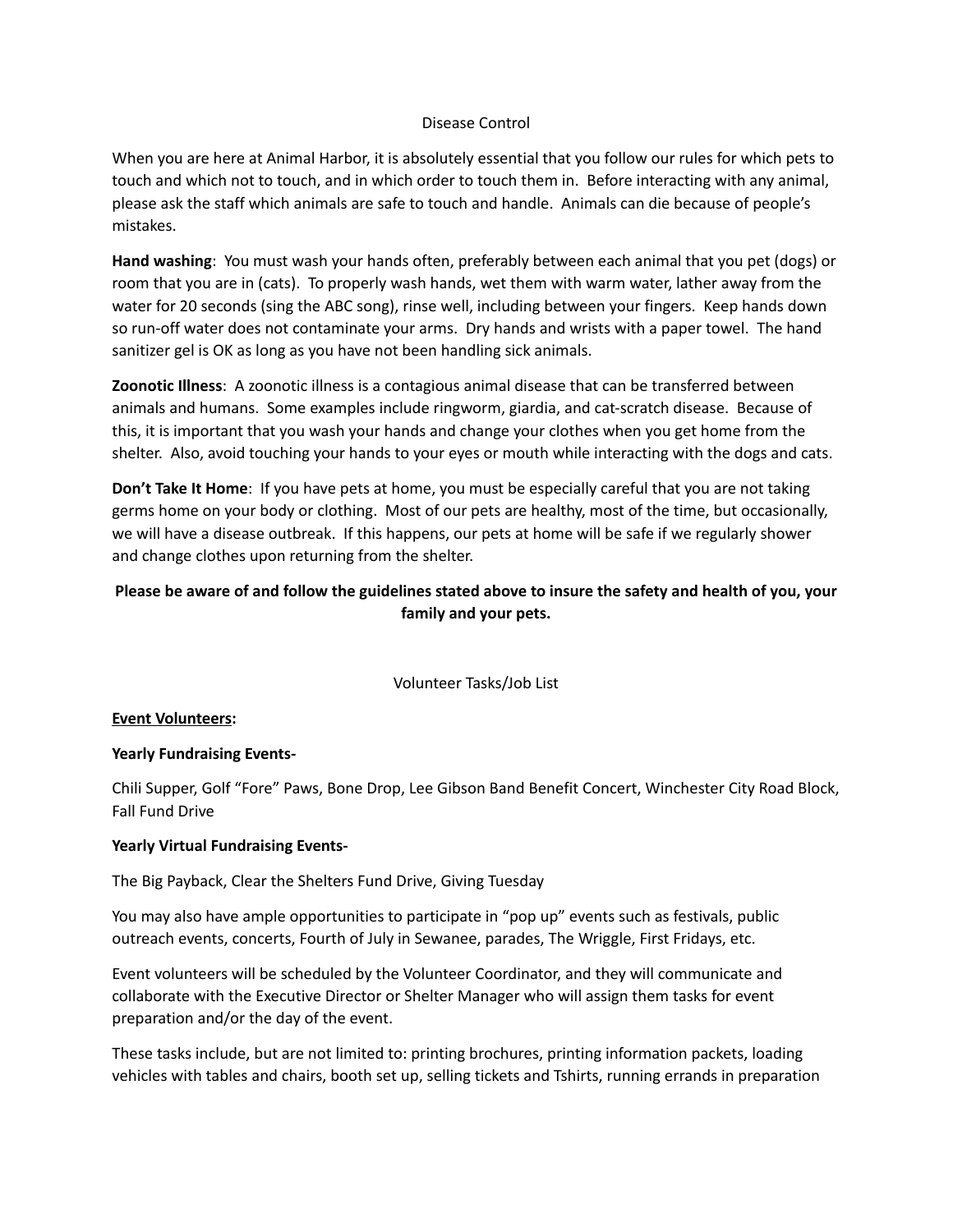for an event, interacting with and educating the public about our life- saving programs (adoption, transport, and foster) and volunteering opportunities

#### **Shelter Volunteers**

All the "in shelter" volunteers will be scheduled by the Volunteer Coordinator and will communicate and collaborate with the Shelter Manager and Kennel Technicians.

In shelter Jobs:

### **Cat Socializer**

Must attend volunteer orientation

Spend quality time with each cat/kitten that can be safely socialized (Those out of medical quarantine)

"get to know" animals, coordinate with Wellness Coordinator to update kennel cards and dry erase boards with animal information

#### **Dog Socializer**

Must attend volunteer orientation with Dog Trainer on Saturday and any time required thereafter

Walks dogs with proper handling and leash techniques, engages in our Canine Enrichment Program (special training required), works alongside kennel technicians and takes direction from them and the shelter manager at all times

#### **Kennel Technician Assistant**

Must attend volunteer orientation

Wash and dry laundry, fold laundry, wash feeding bowls, clean cat storage benches, clean bathrooms, sweep/mop lobby and community areas, clean the kitchen/refrigerator and resource room

#### **Grounds Maintenance Volunteer**

#### **Foster Program Coordinator**

# **Adoption Coordinator Assistant**

# **Cat Socialization Program Coordinator**

Prepare for the day of the Coffee with Cats weekly event. Arrive one hour before the program starts to tidy up, prepare coffee, and set up cat rooms with enrichment materials.

Check in on cat socializers throughout the day. Be friendly, answer their questions, refill their coffee. Think of it as being a hostess.

# **Office Assistant**